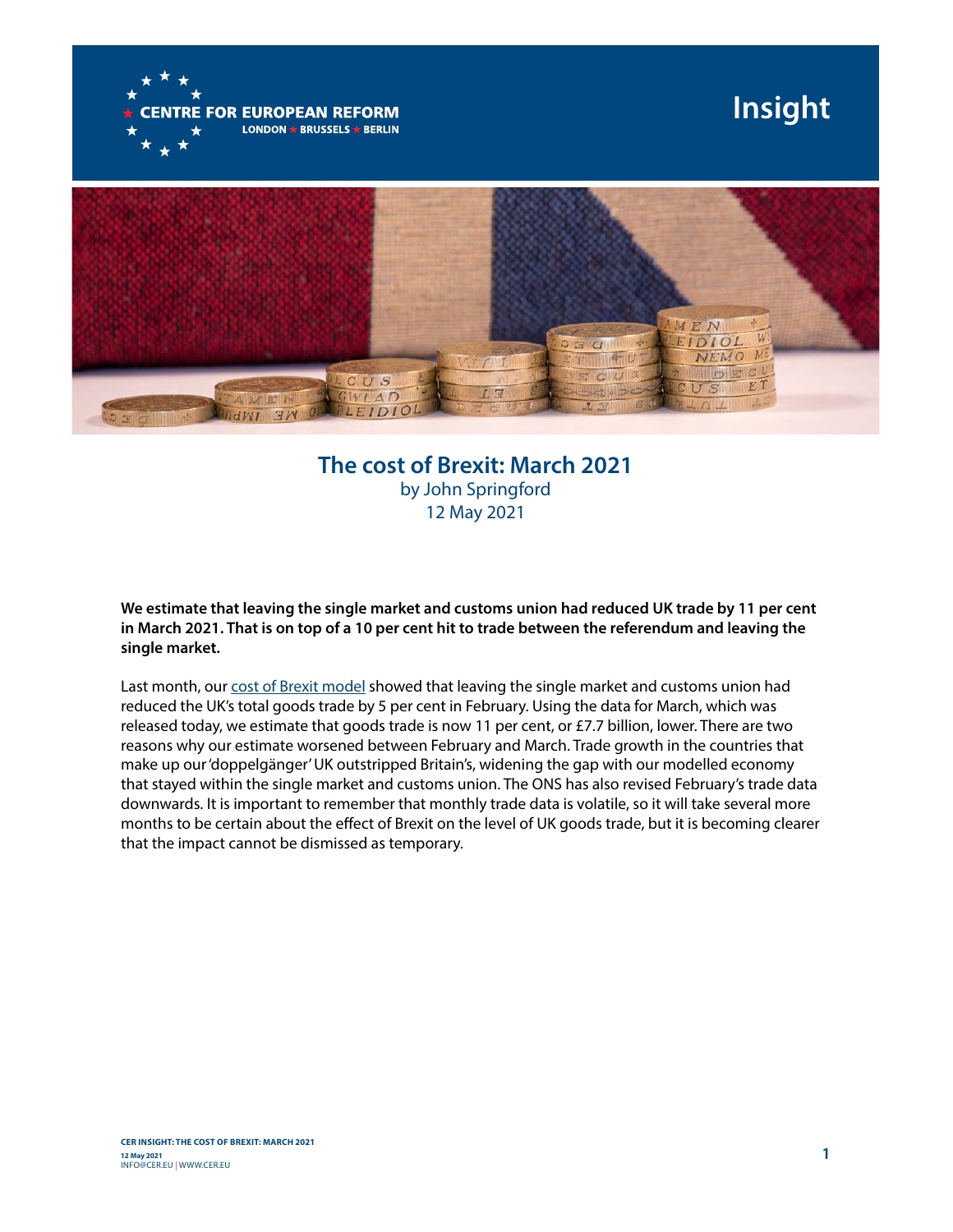

## **Insight**



To estimate the efect of single market and customs union exit, we use trade data from other advanced economies. An [algorithm](https://web.stanford.edu/~jhain/synthpage.html) chooses – from a 'donor pool' of 22 advanced economies – a smaller selection of countries with economic characteristics that most closely matched those of the UK over the last decade. Those countries are combined into a 'doppelgänger' UK, with the relative weighting of the selected countries chosen to create the smallest possible deviation from the real UK goods trade data between 2016 and 2019. By comparing the UK's actual goods trade performance from January 2021 to that of the doppelgänger, we can assess how leaving the single market and customs union has afected Britain's trade in goods. (For more details on how the model works, see the [estimate for January.](https://www.cer.eu/insights/cost-brexit-january-2021-end-transition-edition))

COVID-19 does not signifcantly afect our model, because we only use it to evaluate the UK's performance from January 2021, when goods trade in advanced economies had largely recovered to pre-pandemic levels. The countries in our doppelgänger UK are chosen using pre-pandemic data, which also reduces the impact of the virus on our estimate.